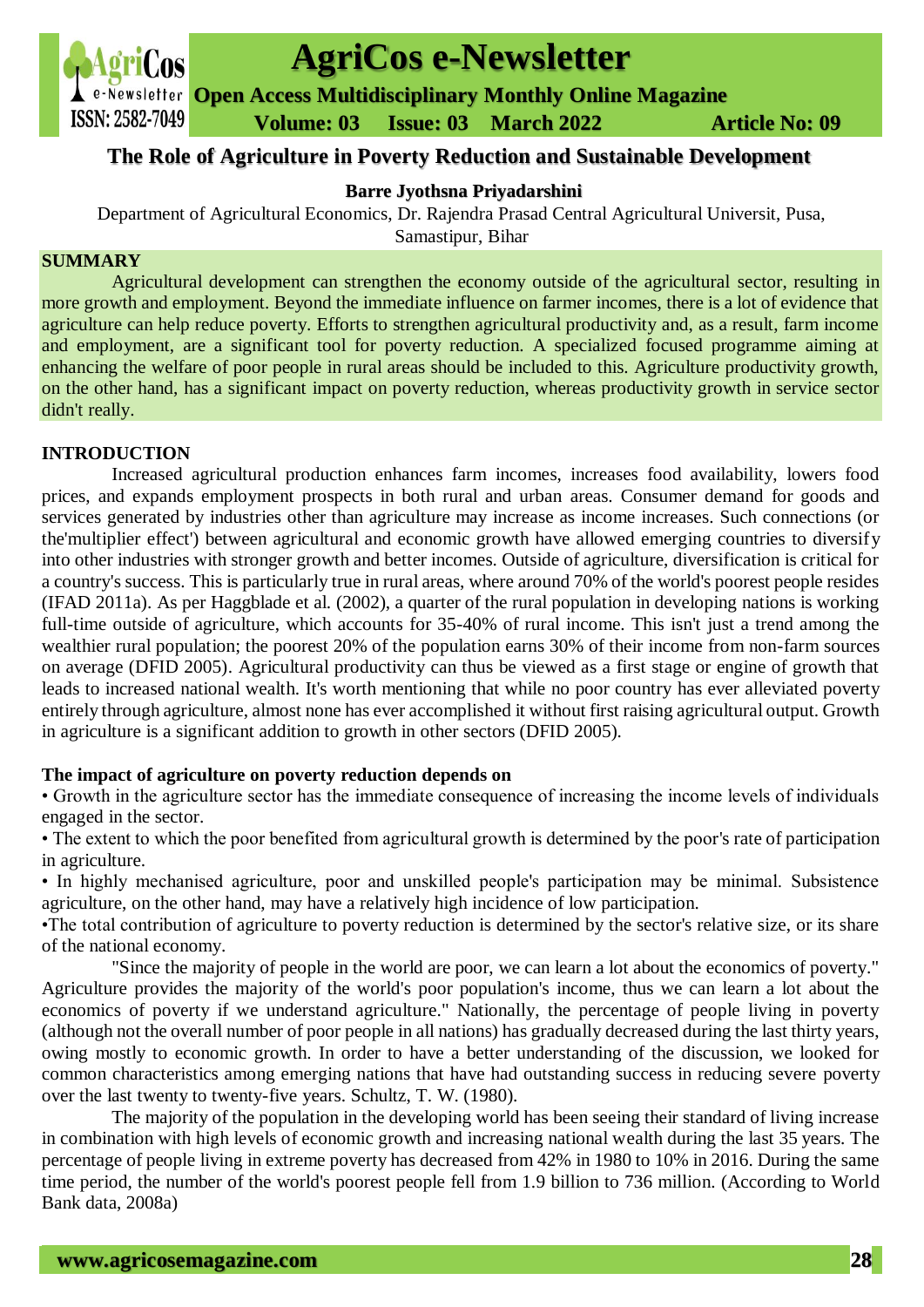Many countries planned to minimize the agricultural disproportion that had been gained through overvalued exchange rates and heavy tariffs on agricultural exports. Rich country trading partners, on the other hand, were significantly decreasing their own trade-distorting border safeguards and agricultural subsidies. As a result, agriculture plays an important role in making economic growth more pro-poor by employing a large proportion of the poor and untrained workforce. On average, with every 1% improvement in agricultural output, the share of people living on less than a dollar a day decreases by 0.6 to 1.2 percent. (World Bank, 2008a)

Even though agriculture is less productive, imperceptible agriculture growth (the direct growth component) should not be considered to indicate that agriculture is less productive. GDP growth will continue to be lower than growth outside agriculture, especially in nations where agriculture is almost marketable and Engel's Law is more prominent—thereafter in the development process. The empirical findings show that the relationship between agriculture and the rest of the economy (the indirect growth component) is evolving, with agriculture serving as an important source of growth throughout the economy, especially in lower-income SSA countries, to a stage with little perceptible linkage effects in most middle-income countries.The extent to which different segments of the underdeveloped nation participate in growth across different sectors has been established, with these differences causing the huge disparities in the effects of sectoral growth on poverty. (Christiansen 2011). The poor, who depend mostly on labour wages, spend the majority of their income on food and usually live in agrarian marginal areas. To eradicate poverty, agricultural research should focus on ensuring adequate food supplies through the development of yield-raising technologies, increasing labour demand through the development of labour-using technologies, and developing technologies appropriate for underdeveloped areas.

The agriculture sector's contribution to the economy cannot be replaced or supplemented by any other sector. It not only provides fodder or food, contributes to national wealth, and offers a means of subsistence, but it also has a significant impact on international trade. Sugar, tea, rice, spices, tobacco, coffee, and other agricultural products are the major export items of most agrarian economies. When an economy's agriculture sector expands, it leads to a significant increase in exports and a decrease in imports. This not only helps to improve trade terms for the country, but it also saves foreign exchange. This amount could also be used to import other required inputs like as machinery, natural resources, and other infrastructure. This amount can further be used to import other essential inputs like machinery, raw material, and other infrastructure which are essential for a country 's economic development.

 In spite of these challenges, several new opportunities have opened up, which can help in boosting production of agriculture and productivity sustainably and in ensuring the inclusion of smallholders in the production of high-value agriculture products. As a result of the rising demand for high-value commodities, farmers' income enhancement opportunities have grown significantly. Remittance flows to rural areas have expanded significantly in recent years due to a huge level of migration from rural areas to other countries. The evidence suggests that remittances have a positive impact on rural livelihoods and agricultural growth. Agriculture and rural development, on the other hand, receive only a small percentage of remittances. As a result, there are opportunities to considerably boost the use of this resource for agricultural and other rural industries. (Thapa 2019) According to a recent World Bank study, agriculture does have the largest (proportionate) poverty reduction. Agricultural transformation improves farm wages and helps the government achieve its objective of doubling agricultural wages by 2022. The amount of progress in total factor productivity (TFP) and poverty reduction are highly correlated.

#### **CONCLUSION**

Accelerating agricultural growth, with a particular focus on small farmers, and extending the productivity revolution to non-irrigated areas, was considered as a crucial aspect of the poverty-reduction strategy. Agriculture's slower development has direct consequences for alleviating poverty in rural areas. Agriculture has a critical role in making economic growth more pro-poor by providing a larger proportion of employment for the poor and unskilled labour. On average, with every 1% increase in agricultural productivity, the share of people living on less than a dollar a day decreases by 0.6 to 1.2 percent. Agricultural extension, rural infrastructure, and skill development will improve production and living standards while somehow reducing rural-urban migration. More emphasis should be placed on expanding remunerative opportunities in rural areas.